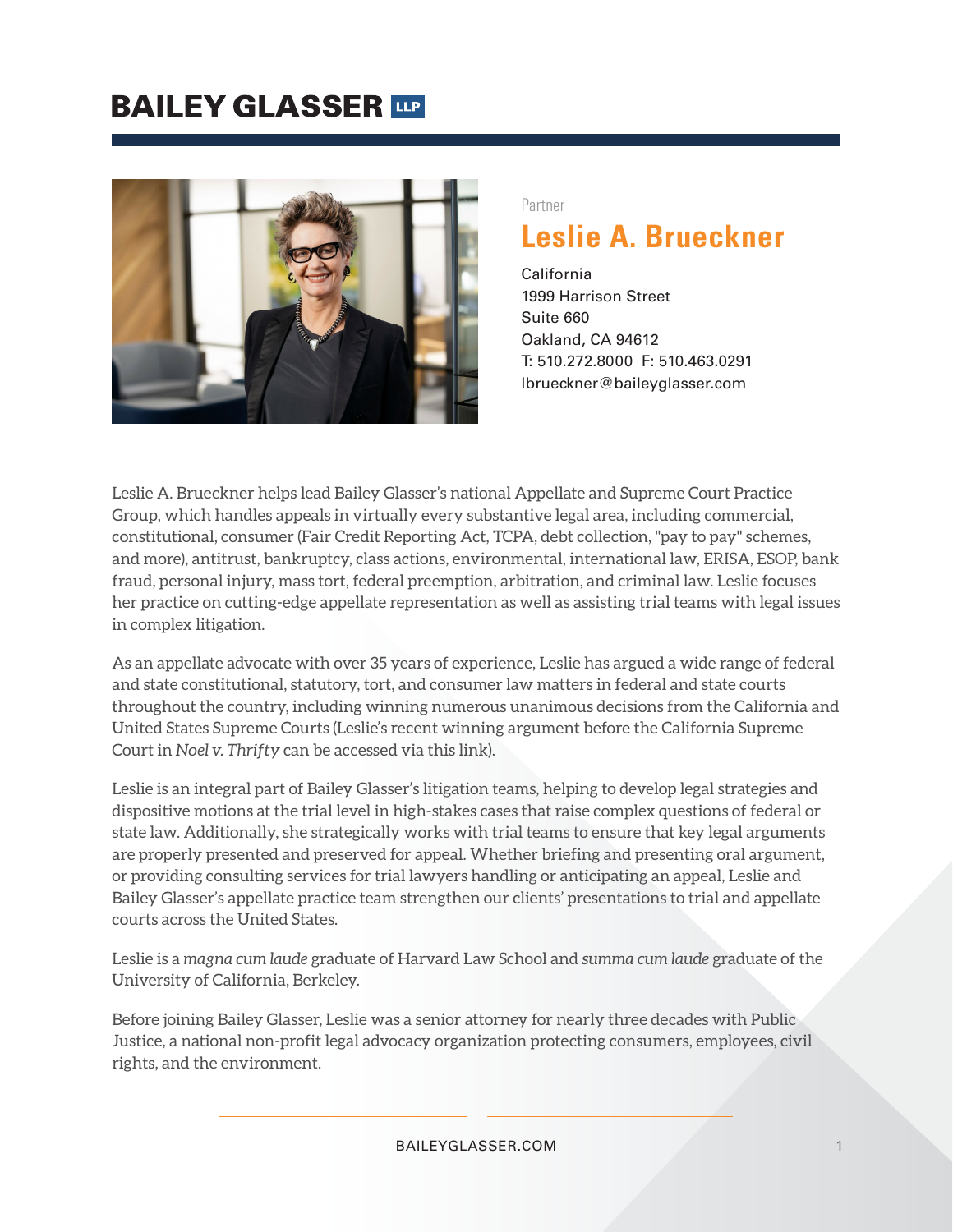LESLIE A. BRUECKNER

Leslie has successfully handled appellate matters in many areas of the law including:

- Class actions
- Constitutional law
- Federal preemption
- Mass torts
- Consumer rights
- Combating court secrecy

In addition to her litigation work, Leslie has taught appellate advocacy at the Georgetown University Law Center and the American University, Washington College of Law.

When not practicing law, Leslie is active in issues and organizations concerning animal welfare, civil rights and social action, and human rights. At Public Justice, she founded the organization's *Food Project,* which uses strategically targeted litigation to reform the structural and institutional inadequacies in American's food system.

#### **Awards & Accolades**

Pro Bono Achievement Award (Animal Legal Defense Fund) Women's Consumer Advocate of the Year Award (Consumer Attorneys of California) Appellate Advocacy Award (Pound Civil Justice Institute) Dale Haralson Fallout Award (Western Trial Lawyers Association) Finalist for Appellate Lawyer of the Year Award (Consumer Attorneys Association of Los Angeles)

#### **Practice Areas**

Appellate and Supreme Court Practice Arbitration & Dispute Resolution Business Litigation & Counseling Catastrophic Personal Injury Class Actions Commercial Litigation Consumer Litigation Environmental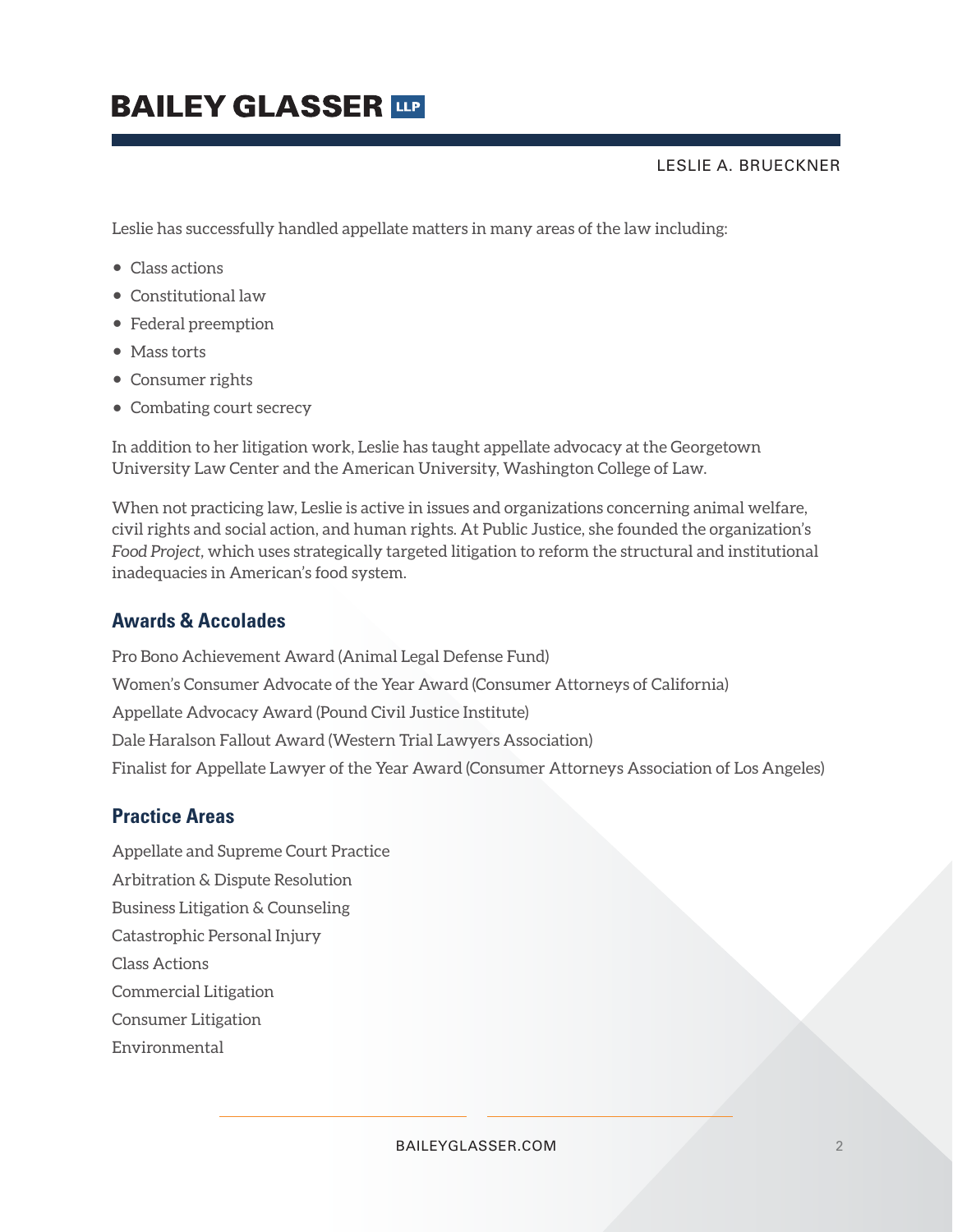LESLIE A. BRUECKNER

Personal Injury & Product Liability Product Liability

### **Education**

J.D., Harvard Law School, magna cum laude

A.B., University of California, Berkeley, summa cum laude

### **Admissions**

California U.S. Supreme Court

### **Representative Matters**

- Lead appellate counsel in *Sprietsma v. Mercury Marine* (2002), a unanimous U.S. Supreme Court decision on behalf of man whose wife was killed when she was repeatedly struck by an unguarded boat propeller. In a rare decision affirming tort victims' rights to hold manufacturers accountable for dangerous products, the Court held that the Federal Boat Safety Act does not preempt state common-law claims against a boat engine manufacturer for failing to install a propeller guard on the engine of a recreational motorboat (Leslie's oral argument in *Sprietsma* can be accessed via this link).
- Co-lead appellate counsel in *Geier v. American Honda Inc.* (2000), a U.S. Supreme Court decision finding, by a 5-to-4 vote, that federal law impliedly preempts claim that car was defective because it lacked an airbag but that federal law does not expressly preempt any state law claims.
- Co-counsel in *Freightliner v. Myrick* (1995), a unanimous U.S. Supreme Court decision finding that federal law does not preempt design-defect claim against truck manufacturer for failing to install anti-lock brakes in trucks.
- Co-lead appellate counsel in *Monsanto v. Hardeman* (9th Circuit May 2021), the first (and to date only) federal appellate decision in the country affirming the rights of cancer victims to sue Monsanto for injuries caused by Roundup. In upholding an \$80 million jury verdict on behalf of Ed Hardeman (later reduced to \$25 million), the Ninth Circuit rejected Monsanto's argument that failure-to-warn claims involving Roundup are preempted by federal law, paving the way for thousands of other victims to obtain justice from Monsanto.
- Lead counsel in *Cherry v. Dometic Corp.* (11th Cir. January 2021), which restored the viability of class actions in the Eleventh Circuit by rejecting a "heightened" ascertainability standard that required proof, at class certification, that all class members can be identified in an administratively feasible fashion without the use of self-identifying affidavits. Leslie's oral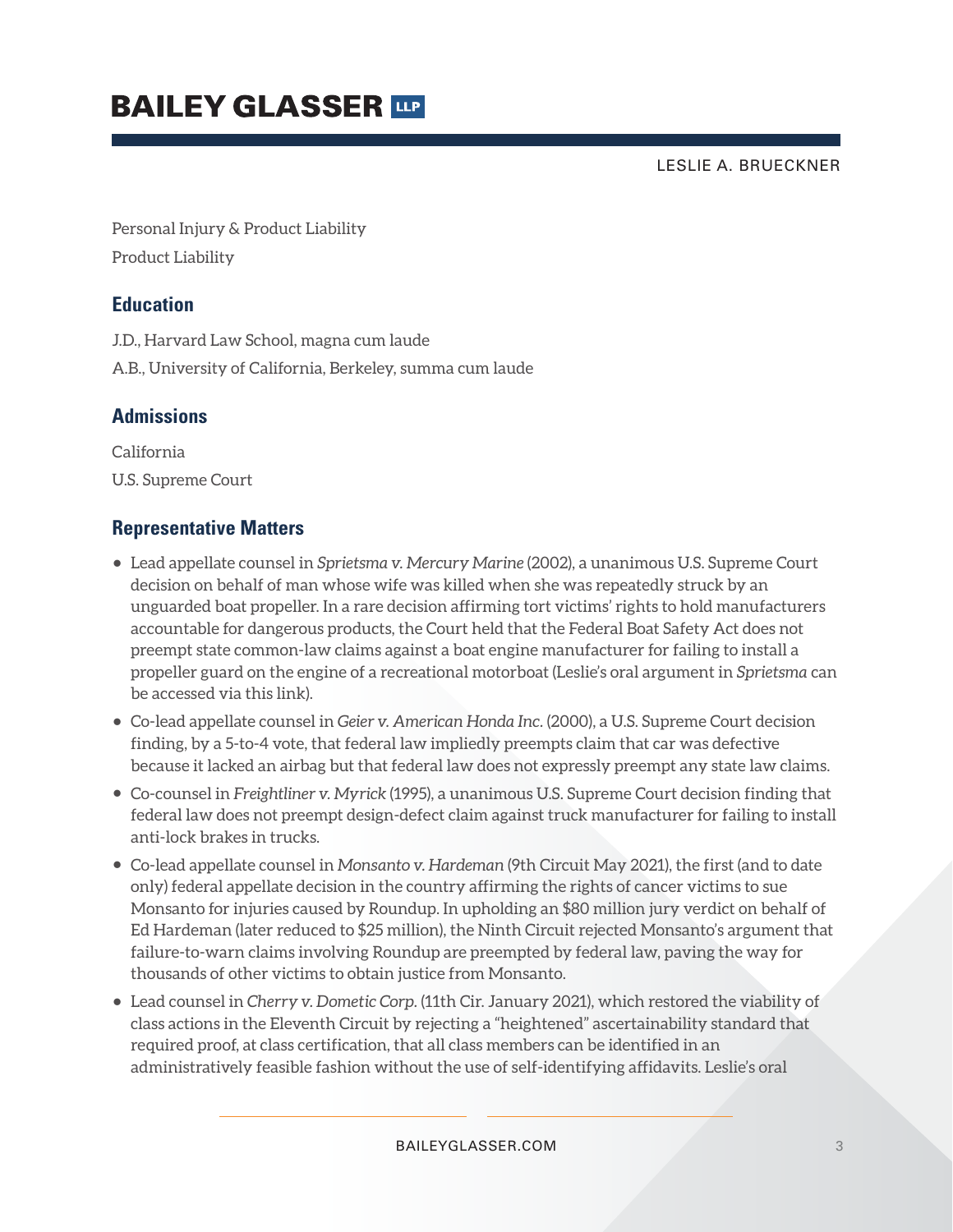LESLIE A. BRUECKNER

argument in *Cherry* can be accessed via this link.

- Lead appellate counsel in *Noel v. Thrifty* (CA Supreme Court 2019), which yielded a unanimous class action ruling from the California Supreme Court rejecting a strict version of the so-called "ascertainability" requirement and restoring the viability of consumer and worker class actions against wrongdoing corporations. Leslie's oral argument can accessed via this link.
- Co-lead counsel before the California Supreme Court in *H. v. Novartis*, holding that brand-name drug manufacturers can be sued for failing to warn of the dangers of mislabeled, generic versions of their drugs. The decision rejected over 100 reported appellate decisions from state and federal courts nationwide. Leslie and co-counsel Ben Siminou were awarded the Pound Civil Justice Institute's 2018 Appellate Advocacy Award for their work on the case.
- Lead counsel in *Quesada v. Herb Thyme Farms, Inc*., a unanimous decision upholding consumers' rights to bring a class action against an organic grower for mislabeling its conventionally grown herbs as "organic." The decision remains the only appellate decision in the country to hold that federal law—the Organic Food Production Act of 1990—does not preempt state consumer fraud claims on behalf of individuals who were defrauded by the use of the "USDA organic" label on conventionally grown food.
- Co-counsel for plaintiffs in a series of lawsuits successfully challenging so-called "ag-gag" laws that seek to criminalize whistleblowing in animal agriculture and elsewhere.
- Co-lead appellate counsel in *S. Airways v. McCutchen* (U.S. Court of Appeals for the Third Circuit and U.S. Supreme Court), an ERISA reimbursement case yielding a landmark ruling from the federal appellate court limiting the rights of an ERISA plan to recover medical expenses from an injury victim who obtained compensation from a third party.
- Co-lead appellate counsel in *CGI v. Rose* (U.S. Court of Appeals for the Ninth Circuit), an ERISA reimbursement case yielding a unanimous ruling from the U.S. Court of Appeals for the Ninth Circuit limiting the rights of an ERISA plan to recover medical expenses from an injury victim who obtained compensation from a third party.
- Lead appellate counsel in *Southern California Gas Leak Cases* (CA Supreme Court 2019), a class action lawsuit arising out of the biggest methane gas well leak in United States history. Leslie's rebuttal argument in the case can be accessed via this link**.**
- Lead appellate counsel in *McNair v. Johnson & Johnson* before the West Virginia Supreme Court of Appeals on whether brand-name prescription drug manufacturers can be held liable for injuries caused by generic versions of their drugs.
- Counsel for the Center for Food Safety in *Animal Legal Defense Fund v. Wasden* (U.S. Court of Appeals for the Ninth Circuit), a successful challenge to an Idaho "ag-gag" law that criminalized undercover recording in industrial agricultural facilities, including factory farms and slaughterhouses.